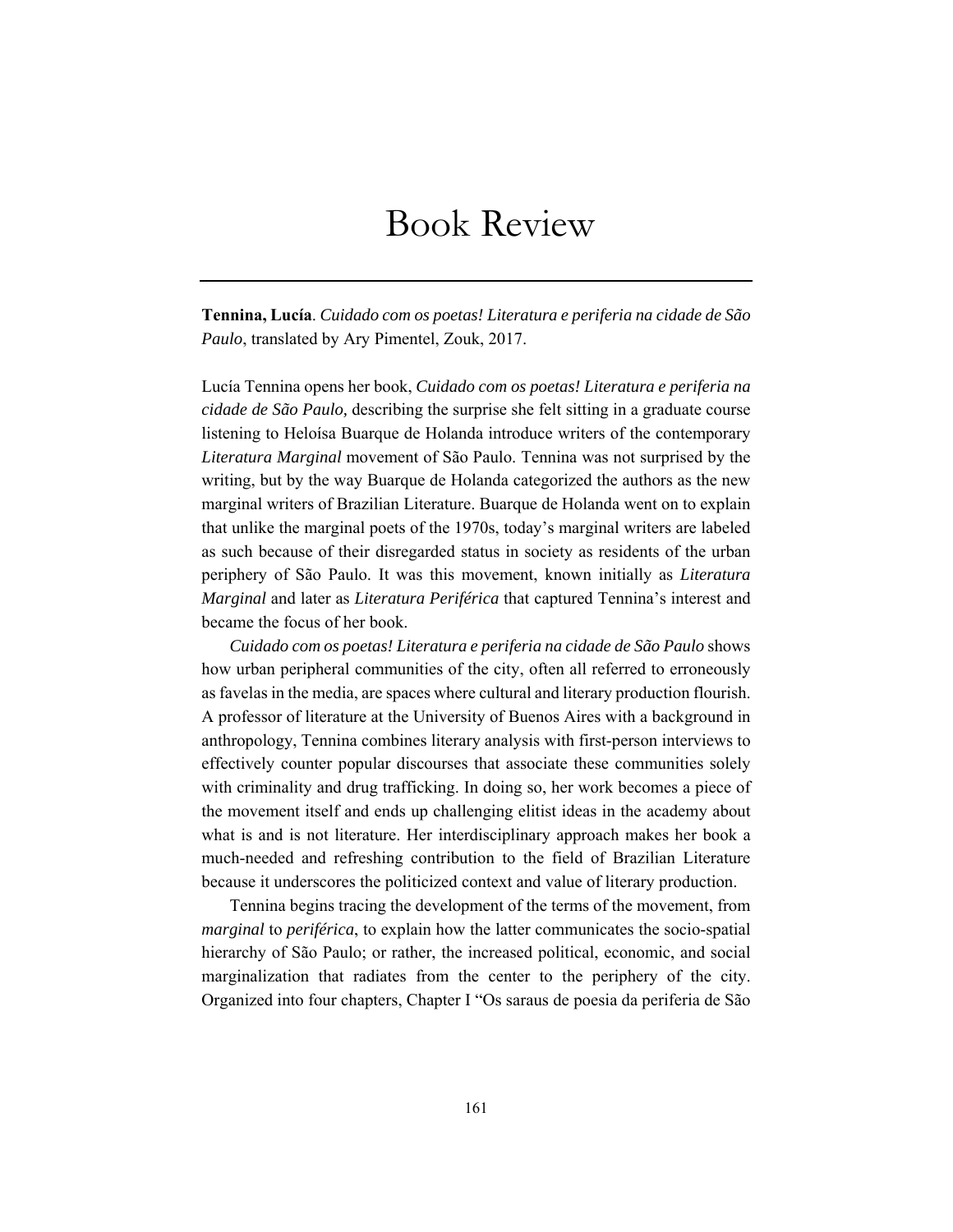Paulo: posicionamentos de sujeito através da literatura," describes how the regularly scheduled open mic events of the movement known as *saraus* are organized and the impact they have on peripheral communities. Tennina takes as a principle point of focus the concept of the poet and explains how in becoming poets through the *saraus*, ordinary community members who had always been categorically defined through their marginalized position in society now emerge as individuals. This recognition leads to increased feelings of self-esteem and pride that simultaneously revalorizes the individual and the community as a whole. Chapter II, "Saraus de poesia no plural: deslocamentos e negociações," zooms out from the individual and compares the spaces and histories of different *saraus* throughout the periphery to show how these events create the affective circuit that constitutes the movement. This circuit is sustained through an autonomous system of writers, readers, and publishers that circulate works between one another, existing outside and alongside the dominant commercial literary market in the city. Tennina explains how in the past 17 years, since the first *sarau* began in 2001, these events have been used to build relationships between the periphery and the historically elite cultural spaces in the center of the city, such as Instituto Itaú Cultural and Biblioteca Mário de Andrade. This relatively new infusion of peripheral voices and experiences in elite spaces demonstrates a form of symbolic capital and increased visibility of the movement beyond the periphery.

Chapter III, titled, "As poetas de periferia: imaginários, coletivos, produções e encenações," pays particular attention to the situation of women within *Literatura Periférica,* specifically the position of black women and their condition of double exclusion based on their class and gender. Critiquing the notion that there is a singular peripheral identity, Tennina highlights how women of the movement have fought to carve out spaces and produce works that combat stereotypical representations of submissiveness and sexual objectification. The recognition of works by women such Elizandra Souza, Raquel Almeida, and Dinha is important, according to Tennina, because it localizes broader feminist struggles within the periphery and prevents the movement from repeating the same sort of hegemonic practices of which it is critical. The fourth and final chapter, "A figura do escritor, entre a proposta coletiva e o projeto individual," analyzes the tension between marginalized writers of the movement and the recognition of their status as writer, without the adjectives marginal or peripheral,